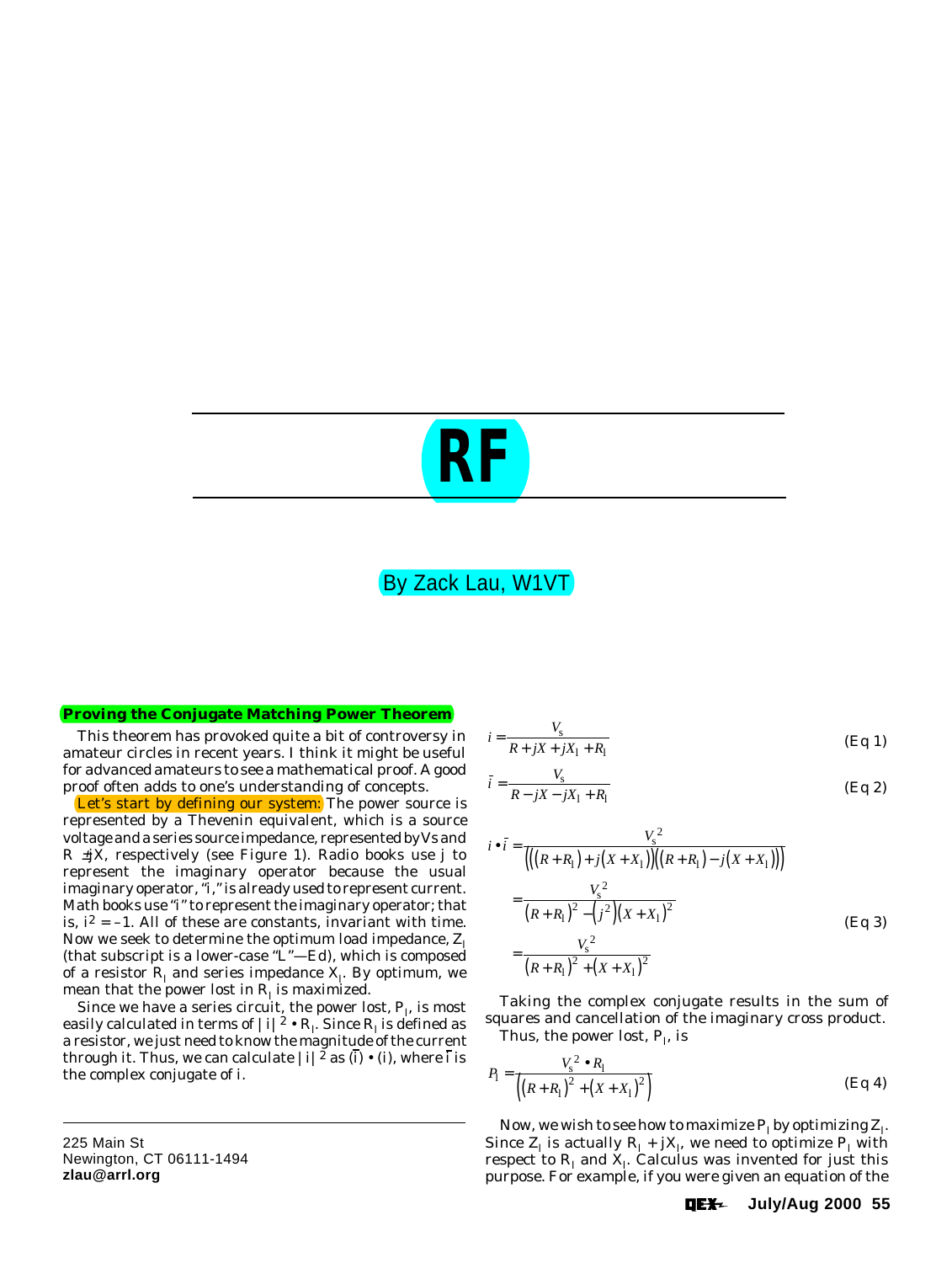distance traveled from a point by a car, you could determine its maximum distance by just looking at the times the speed drops to zero, as well as looking at its starting and stopping times. This is quite useful—an infinite number of values is reduced to just a few points on a graph that can be easily calculated. Similarly, we can use calculus to determine the key points of complex electronic equations, to better understand how circuits work.

To do this, we differentiate  $P_{\rm l}$  with  $\mathop{\mathsf{respect}}$  to  $R_{\mathrm{l}}$  and  $X_{\mathrm{l}}$ . Remembering that if the equation is of the form

$$
\frac{f(x)}{g(x)} \qquad \qquad (\text{Eq 5})
$$

the derivative is

$$
\frac{f'(x)g(x)-g'(x)f(x)}{\left(g(x)\right)^2}
$$
 (Eq 6)

One of the tricks to doing math is to simplify the equations as much as possible. I like to look for terms that cancel or become zero. Thus, it makes a lot of sense to do the differentiation with respect to  $X_1$  first. This way,  $f(x)$  is a constant, which means that  $f'(x) = 0$ .

$$
f(x) = V_{\rm s}^2 \bullet R_{\rm l} \tag{Eq 7}
$$

$$
g(x) = (R + R_1)^2 + (X + X_1)^2
$$
 (Eq 8)

$$
f'(x) = 0 \tag{Eq 9}
$$

$$
g'(x) = 2 \bullet (X + X_1)
$$
 (Eq 10)  
Thus,

$$
\frac{dP_1}{dX_1} = \frac{\left(0 \bullet g(x) - 2 \bullet (X + X_1)(V_s^2 \bullet R_1)\right)}{\left(\left(R + R_1\right)^2 + \left(X + X_1\right)^2\right)^2}
$$

(Eq 11)

It isn't necessary to expand *g*(*x*)—we are just going to cross it out.

Setting 
$$
\frac{dP_1}{dX_1} = 0
$$
,  $V_s^2 \cdot R_1 \cdot 2(X + X_1) = 0$   
 $X_1 = -X$ 

$$
(Eq 12)
$$

Keep in mind that  $(R + R_1)^2$  cannot equal zero, or we would have division by zero. Very bad mistakes can occur when you divide by zero. Thus,  $R_{\rm l}$  is not equal to –*R*.

Alternatively, we can look at the power equation with  $R_{\rm l}$  set to an arbitrary constant. Since the numerator is fixed, we can maximize the power by minimizing the denominator. This occurs when  $X_{\rm l}$  +  $X$  is set equal to zero. Thus,  $X_{\rm l}$  =  $-X$ . This approach is not as rigorous, but a knowledge of calculus isn't required. We can use  $X + X$ <sub>l</sub> = 0 to simplify the equation,

$$
P_1 = \frac{V_s^2 \bullet R_1}{(R + R_1)^2 + (X + X_1)^2}
$$
 (Eq 13) t

$$
P_1 = \frac{V_s^2 \bullet R_1}{(R + R_1)^2}
$$

We can now take a partial derivaion with respect to  $R_1$ .

$$
f(x) = V_s^2 \bullet R_1 \tag{Eq 15}
$$

$$
g(x) = (R + R_1)^2
$$
 (Eq 16)

(Eq 14) 
$$
f'(x) = V_s^2
$$
 (Eq 17)



(Eq 12) **Fig 1—At A, a graph of power lost (P<sub>I</sub>) as a function of R and X. See Table 1 for the conditions associated with this graph. At B, a diagram of the source and load circuits.**

| Table 1—Conditions associated with Fig 1 |                                                   |  |  |  |  |  |
|------------------------------------------|---------------------------------------------------|--|--|--|--|--|
| $R_1 = 1$                                | $R_n = 0.1n$                                      |  |  |  |  |  |
| $X_1 = 1$                                | $X_m = 0.1m$                                      |  |  |  |  |  |
| $N = 20$                                 | $f(R, X) = \frac{R_1}{(R + R_1)^2 - (X + X_1)^2}$ |  |  |  |  |  |
| $n=0\cdots N$                            |                                                   |  |  |  |  |  |
| $m = 0 \cdots N$                         | $PL_{(m,n)} = f(R_n, X_m)$                        |  |  |  |  |  |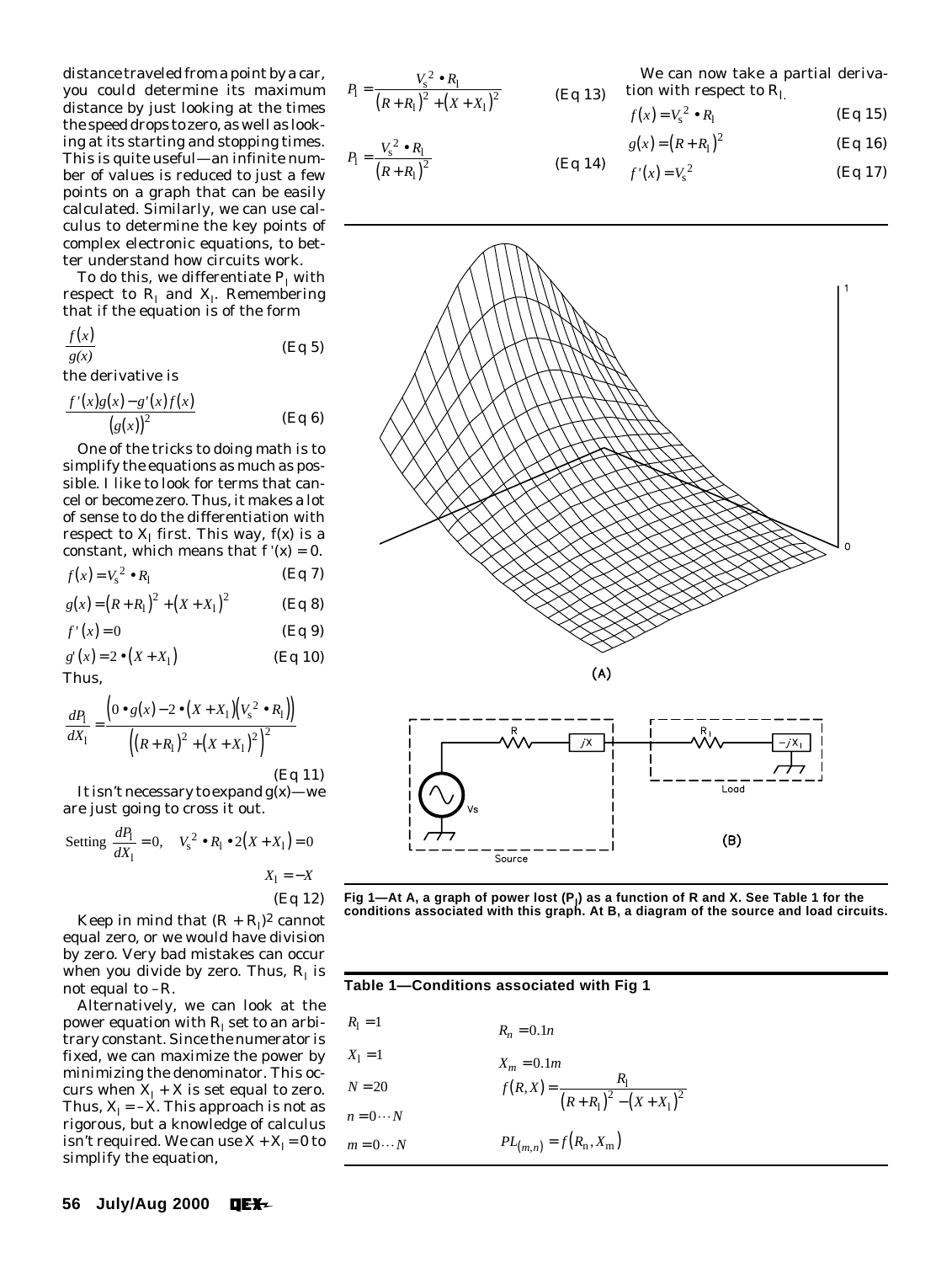$$
g'(x) = 2(R + R_1)
$$
 (Eq 18)

$$
\frac{dP_1}{dR_1} = \frac{\left(V_s^2 \bullet (R + R_1)^2 - 2(R + R_1)V_s^2 \bullet R_1\right)}{\left(\left(R + R_1\right)^2\right)^2}
$$

$$
(Eq 19)
$$

Setting  $dP_1/dR_1 = 0$  and noting that  $R + R_1$  cannot equal zero (lest we divide by zero):

$$
V_s^2 \bullet (R + R_1)^2 = 2(R + R_1)V_s^2 \bullet R_1 \quad \text{(Eq 20)}
$$
\n
$$
R^2 + 2RR_1 + R_1^2 - 2RR_1 - 2R_1^2 = 0 \quad \text{(Eq 21)}
$$

$$
R^{2} - R_{1}^{2} = 0
$$
 (Eq 22)  
Factoring,  $(R + R_{1})(R - R_{1}) = 0$ 

Remember that we previously noted that *R* is not equal to  $-R<sub>l</sub>$ , to avoid division by zero. Thus, the only solution is  $R_1 = R$ .

Since the real parts of the source and load impedance are equal, the source and load lose the same amount of power, setting the system efficiency at 50%.

Now to be very rigorous, you could do second differentiation, to determine whether the point we found is a maximum, a minimum or an inflection point. Alternatively, we know from practical experience or calculations that either endpoint— $Z_1 = 0$  or  $Z_1 = \infty$  results in zero power transfer to the load. Also, power increases as the real part increases from zero or decreases from infinity. Thus, it is quite obvious from practical experience that the single point obtained is the desired maximum. Even if you do perform the extra math, looking at equations from this viewpoint is always a good idea. Remember that the equations are intended to simulate reality.

Thus, we have proven that if the source impedance is  $R + jX$ , the load impedance that results in maximum power transfer is  $R - jX$ . Thus, the optimum load impedance is the complex conjugate of the source impedance.

So why the controversy? I think it results from the misapplication of the theorem to modern transmitters. Most amateurs want to maximize their output power, so they look to the conjugate-matching theorem for guidance. However, modern transmitters are designed to work into specific load impedances, usually 50 Ω, rather than to be conjugately matched. While you may get more power with a conjugate match, you may overstress the final amplifier parts or create excessive distortion. Thus, even though I use a meter that automatically subtracts the reverse power from the forward power to give actual power measurements, I still adjust my Transmatch for minimum SWR, rather than maximum actual power.<sup>1</sup> An SWR meter measures how closely you match a desired impedance with a single number, which makes it quite convenient as a tuning indicator.

Many thanks to Kevin Schmidt, W9CF, who looked at an early draft of this manuscript and provided useful comments.

#### **Why are SWR Meters affected by Power Level?**

Contrary to what some believe, the impedance of the source has little to do with what an SWR meter reads. An SWR meter reads reflections that return from the load, not the source. A reflection from the source would be indistinguishable from "forward" power generated by the source.

The greatest source of erroneous SWR readings is nonlinearity of diode detectors. Consider an oversimplified model of an ideal –32-dB directional coupler with diodes having an exact 0.3 V conduction voltage. (See Fig 2.) The –32-dB coupling factor means that the forward power detector samples 32 dB less signal than is applied to the coupler. For instance, a 100-W signal will result in 50 dBm –  $32dB = +18$  dBm of signal, or 63 mW applied to the forward power detector. On the other hand, the 0.3-V voltage drop means that  $(0.3 \text{ V})^2/(2 \times 50 \Omega)$ must be generated before the diode will conduct. This is 0.9 mW or –0.5 dBm. Thus, the reverse power can be has high as 0.9 mW before *any*

1"The Tandem Match—An Accurate Directional Wattmeter, John Grebenkemper, KI6WX, January 1987 QST and recent ARRL Handbooks p.22.34 to 22.40 of the 2000 Handbook.



reflected power will be indicated. At that level, the actual SWR would be

$$
SWR = \frac{\left(1 + \left(\frac{P_R}{P_F}\right)^{0.5}\right)}{1 - \left(\frac{P_R}{P_F}\right)^{0.5}}\right)
$$
  
= 
$$
\left(\frac{1 + \left(\frac{0.9 \text{ mW}}{63 \text{ mV}}\right)^{0.5}}{1 - \left(\frac{0.9 \text{ mW}}{63 \text{ mW}}\right)^{0.5}}\right)
$$
 (Eq 23)  
= 1.27

where  $P_F$  is the forward power and  $P_R$ is the reflected power. Thus, the meter reads a 1.0 SWR when the SWR may actually be as high as 1.27.

If the power is boosted to 1500 W, the forward-power detector sees 61.8 dBm – 32 dB, or 29.8 dBm, or 955 mW.

The reverse power detector sees  $0.9$  mW  $\times$  1500 W / 100 W = 13.5 mW. This is 0.821 V (RMS) across a 50- $\Omega$ load, or 1.16 V (peak). Subtracting the 0.3 V, one gets an apparent reflected power of 7.4 mW.

Similarly, the apparent forward power is 897 mW, due to the diode drop.

$$
SWR = \left(\frac{1 + \left(\frac{7.4 \text{ mW}}{897 \text{ mW}}\right)^{0.5}}{1 - \left(\frac{7.4 \text{ mW}}{897 \text{ mW}}\right)^{0.5}}\right) = 1.20 \text{ (Eq 24)}
$$

Thus, the SWR may appear to jump from 1.0 to 1.20 when an amplifier boosts the power from 100 W to 1500 W.

The situation becomes worse when running QRP. At the 5-W level, the forward power available from the directional coupler is just  $37 - 32 = +5$  dBm, or 3 mW. Since the reverse power meter reads zero for signals up to a threshold of 0.9 mW, the SWR could get as high as

$$
\frac{1 + \left(\frac{0.9}{3}\right)^{0.5}}{1 - \left(\frac{0.9}{3}\right)^{0.5}} = 3.4
$$
 (Eq 25)

Fig 2-Block diagram of a typical SWR **meter.**

#### **Table 2—Summary of SWR calculations**

| Transmit  | <b>Forward Power</b> Reverse Power |           | Apparent                  | Apparent               | Apparent |
|-----------|------------------------------------|-----------|---------------------------|------------------------|----------|
| Power (W) | at Detector                        |           | at Detector Forward power | <b>Reflected Power</b> | SWR      |
| 100       | 63 mW                              | $0.9$ mW  | 49 mW                     | 0 <sub>m</sub>         | 1.00     |
| 1500      | 955 mW                             | $13.5$ mW | 897 mW                    | 7.4 mW                 | 1.20     |